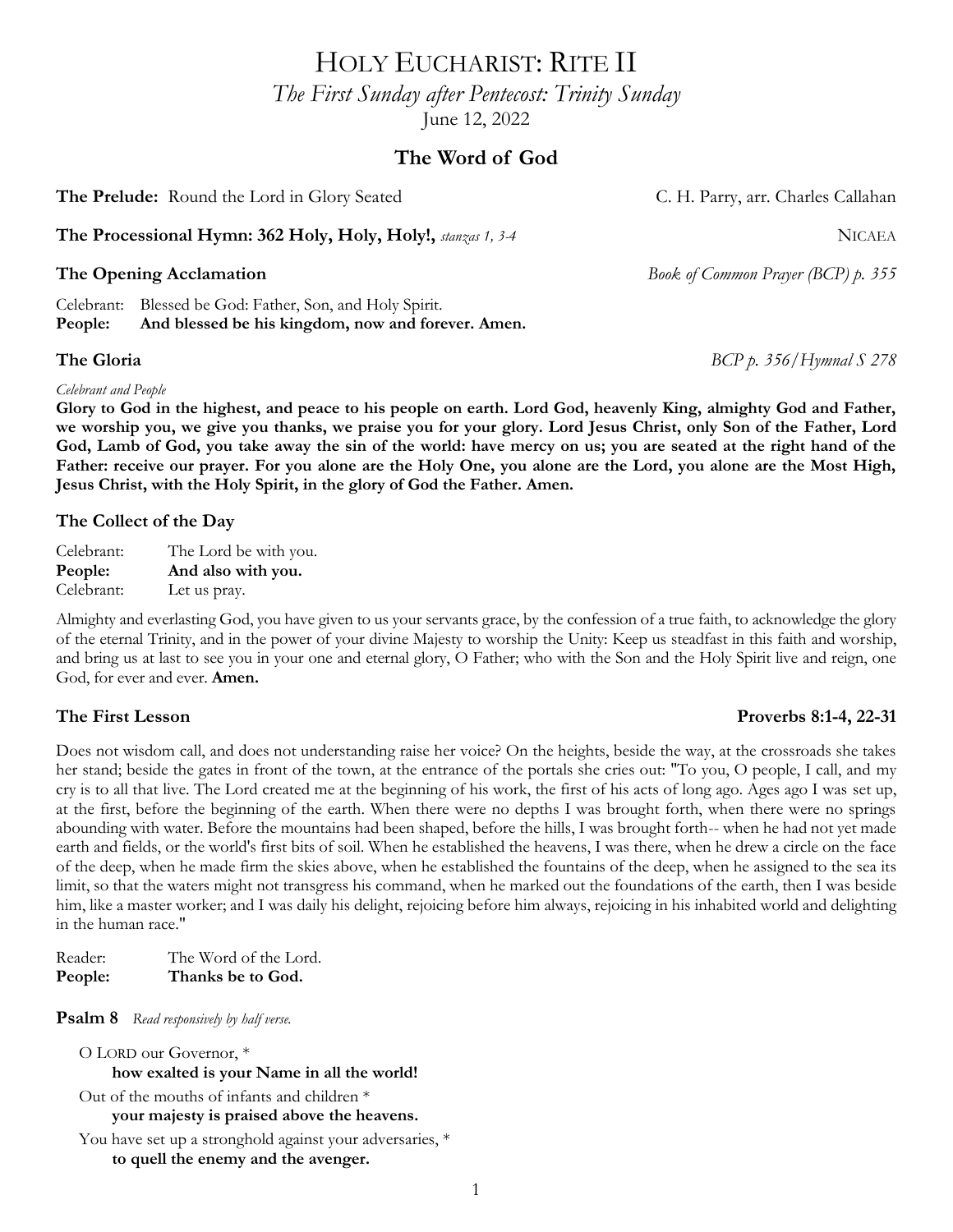| When I consider your heavens, the work of your fingers, $*$<br>the moon and the stars you have set in their courses, |
|----------------------------------------------------------------------------------------------------------------------|
| What is man that you should be mindful of him? $*$<br>the son of man that you should seek him out?                   |
| You have made him but little lower than the angels; $*$<br>you adorn him with glory and honor;                       |
| You give him mastery over the works of your hands; *<br>you put all things under his feet:                           |
| All sheep and oxen, *<br>even the wild beasts of the field,                                                          |
| The birds of the air, the fish of the sea, $*$<br>and whatsoever walks in the paths of the sea.                      |
| O LORD our Governor, *<br>how exalted is your Name in all the world!                                                 |

## **The Sequence Hymn: 536 Open Your Ears, O Faithful People** TORAH SONG

*Stanza 2 is sung before the Gospel, stanza 4 is sung after.*

### **The Gospel John 16:12-15**

Deacon: The Holy Gospel of our Lord Jesus Christ according to John. **People: Glory to you, Lord Christ.**

Jesus said to the disciples, "I still have many things to say to you, but you cannot bear them now. When the Spirit of truth comes, he will guide you into all the truth; for he will not speak on his own, but will speak whatever he hears, and he will declare to you the things that are to come. He will glorify me, because he will take what is mine and declare it to you. All that the Father has is mine. For this reason I said that he will take what is mine and declare it to you."

| Deacon: | The Gospel of the Lord.     |
|---------|-----------------------------|
| People: | Praise to you, Lord Christ. |

## **The Nicene Creed** *BCP p. 358*

### *Celebrant and People*

**We believe in one God, the Father, the Almighty, maker of heaven and earth, of all that is, seen and unseen. We believe in one Lord, Jesus Christ, the only Son of God, eternally begotten of the Father, God from God, Light from Light, true God from true God, begotten, not made, of one Being with the Father. Through him all things were made. For us and for our salvation he came down from heaven: by the power of the Holy Spirit he became incarnate from the Virgin Mary, and was made man. For our sake he was crucified under Pontius Pilate; he suffered death and was buried. On the third day he rose again in accordance with the Scriptures; he ascended into heaven and is seated at the right hand of the Father. He will come again in glory to judge the living and the dead, and his kingdom will have no end. We believe in the Holy Spirit, the Lord, the giver of life, who proceeds from the Father and the Son. With the Father and the Son he is worshiped and glorified. He has spoken through the Prophets. We believe in one holy catholic and apostolic Church. We acknowledge one baptism for the forgiveness of sins. We look for the resurrection of the dead, and the life of the world to come. Amen.**

## **The Prayers of the People, [Form III](https://www.bcponline.org/) BCP** *BCP b.* 387

*The congregation is invited to stand or kneel as able. Please read together the names on our prayer list, when prompted.*

Together we pray for: **Anne, Bob, Bob, Erin, Gary, Gray, Hilary, Jackie, Jay, Jean, Jeanie, Jennifer, Judy, Ken, Marge, Melissa, Norm, Paul, Ralph, Ricky, Roger, Sandy, Sue, Willie, Wilson.**

## **The Campaign Collect**

Lord Jesus, you spoke in parables of growing seeds. You gathered strangers around tables and called them friends. You knelt at the disciples' feet to teach them how to serve one another. Now, you have moved us to build a space in which we can ever more faithfully follow your example of growing, gathering, and serving. We offer our gratitude for the vision and work of previous

**The Sermon** The Neverend Kevin Lloyd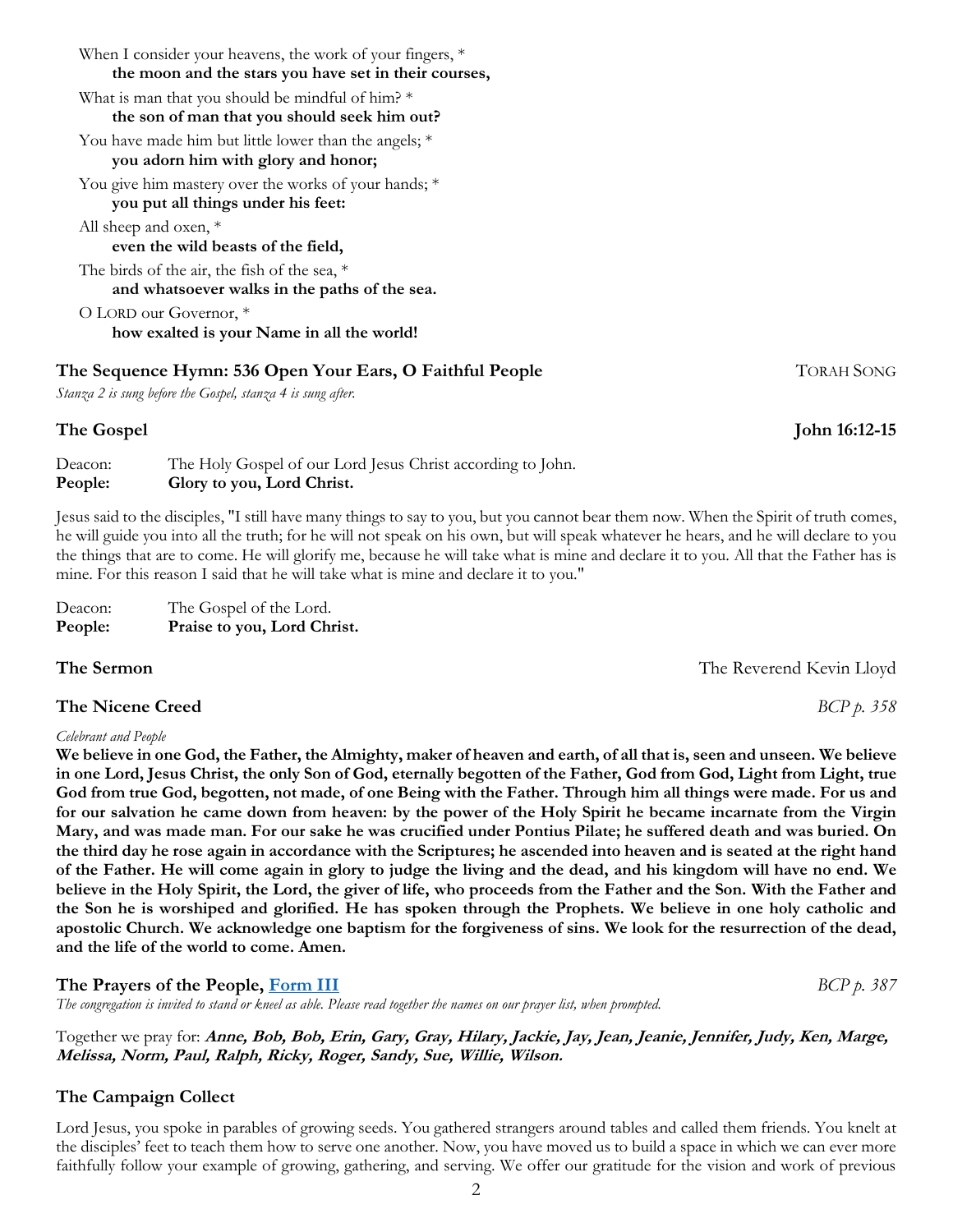generations who helped make St. Alban's what it is today. As we build on that foundation, give us their energy, commitment, and generosity. May this campaign strengthen our love of you and our neighbor. Bless and guide our work, begun, continued, and ended in you, that it may glorify your name, and help us become the Beloved Community you call us to be. **Amen.**

## **The Exchange of the Peace** *BCP p. 360*

Celebrant: The peace of the Lord be always with you. **People: And also with you.** 

## **The Greeting and Announcements**

# **The Holy Communion**

**The Offertory Anthem:** O Threefold God of Tender Unity Carl Schalk Carl Schalk *Let us with gladness present the offerings and oblations of our life and labor to the Lord. To utilize our text-to-give option, simply text "ALBANS" to 73256.*

### **The Presentation of Gifts**

**The Festival Doxology LASST UNS ERFREUEN** 

**Praise God, from whom all blessings flow; Praise him, all creatures here below; Alleluia! Alleluia! Praise him above, ye heavenly host: Praise Father, Son, and Holy Ghost. Alleluia! Alleluia! Alleluia! Alleluia! Alleluia!**

## **The Great Thanksgiving, Prayer A** *BCP p. 361*

## **The Sursum Corda**

| Celebrant: | Let us give thanks to the Lord our God. |
|------------|-----------------------------------------|
| People:    | We lift them to the Lord.               |
| Celebrant: | Lift up your hearts.                    |
| People:    | And also with you.                      |
| Celebrant: | The Lord be with you.                   |

#### *Celebrant*

It is right, and a good and joyful thing, always and everywhere to give thanks to you, Father Almighty, Creator of heaven and earth.

### *The Celebrant continues…*

Therefore we praise you, joining our voices with Angels and Archangels and with all the company of heaven, who for ever sing this hymn to proclaim the glory of your Name:

### *Celebrant and People*

### **Holy, Holy, Holy Lord, God of power and might, heaven and earth are full of your glory. Hosanna in the highest. Blessed is he who comes in the name of the Lord. Hosanna in the highest.**

### *Celebrant*

Holy and gracious Father: In your infinite love you made us for yourself, and, when we had fallen into sin and become subject to evil and death, you, in your mercy, sent Jesus Christ, your only and eternal Son, to share our human nature, to live and die as one of us, to reconcile us to you, the God and Father of all.

He stretched out his arms upon the cross, and offered himself, in obedience to your will, a perfect sacrifice for the whole world.

**The Sanctus** *BCP p. 362/Hymnal S 128*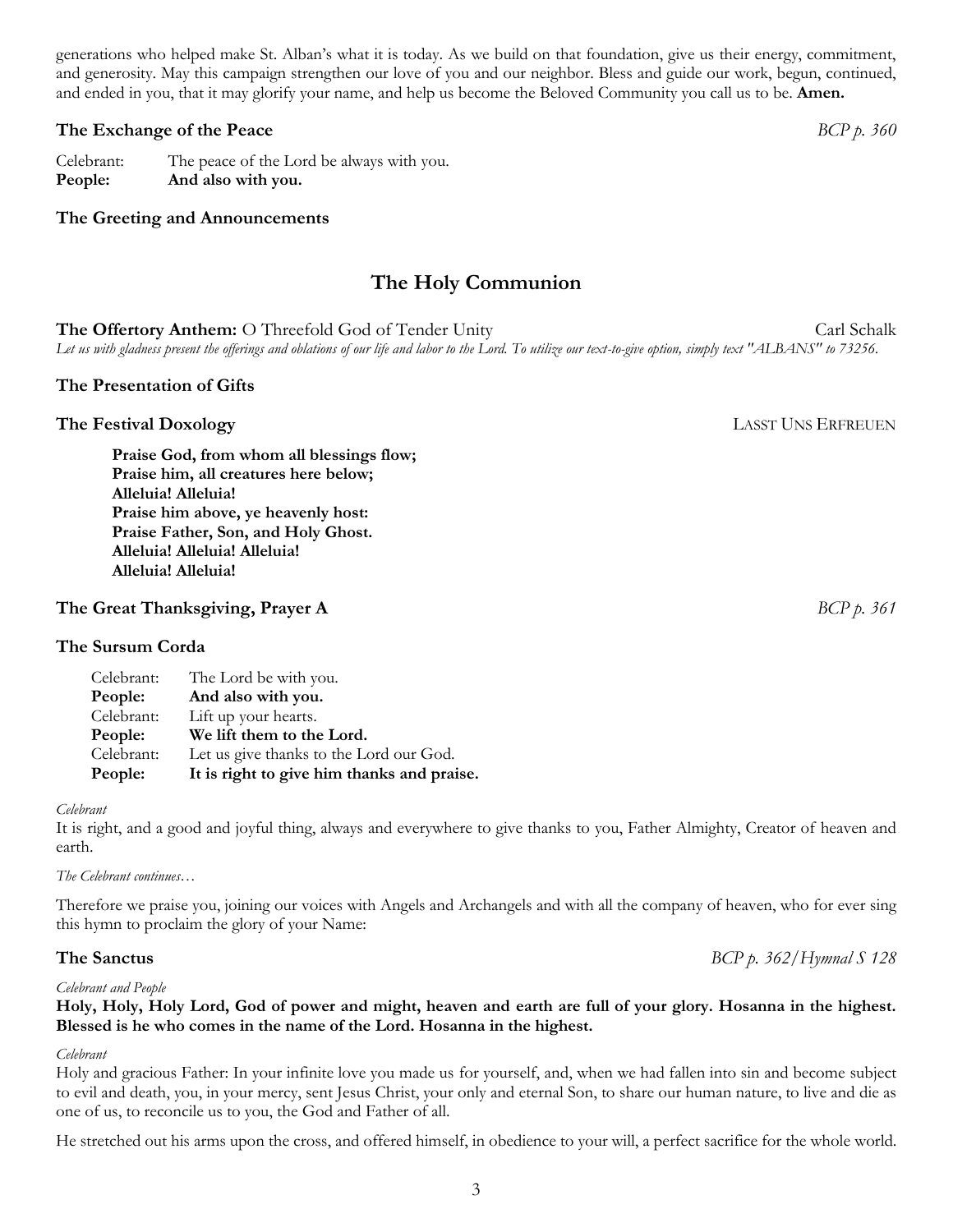4 Let us pray. *Celebrant and People* **Eternal God, heavenly Father, you have graciously accepted us as living members of your Son our Savior Jesus Christ, and you have fed us with spiritual food in the Sacrament of his Body and Blood. Send us now into the world in peace,** 

### On the night he was handed over to suffering and death, our Lord Jesus Christ took bread; and when he had given thanks to you, he broke it, and gave it to his disciples, and said, "Take, eat: This is my Body, which is given for you. Do this for the remembrance of me."

After supper he took the cup of wine; and when he had given thanks, he gave it to them, and said, "Drink this, all of you: This is my Blood of the new Covenant, which is shed for you and for many for the forgiveness of sins. Whenever you drink it, do this for the remembrance of me."

Therefore we proclaim the mystery of faith:

*Celebrant and People* **Christ has died. Christ is risen. Christ will come again.**

## *Celebrant*

We celebrate the memorial of our redemption, O Father, in this sacrifice of praise and thanksgiving. Recalling his death, resurrection, and ascension, we offer you these gifts.

Sanctify them by your Holy Spirit to be for your people the Body and Blood of your Son, the holy food and drink of new and unending life in him. Sanctify us also that we may faithfully receive this holy Sacrament, and serve you in unity, constancy, and peace; and at the last day bring us with all your saints into the joy of your eternal kingdom.

All this we ask through your Son Jesus Christ: By him, and with him, and in him, in the unity of the Holy Spirit all honor and glory is yours, Almighty Father, now and for ever. **Amen.**

### *Celebrant*

And now, as our Savior Christ has taught us, we are bold to say,

## **The Lord's Prayer** *BCP p. 364*

### *Celebrant and People*

**Our Father, who art in heaven, hallowed be thy Name, thy kingdom come, thy will be done, on earth as it is in heaven. Give us this day our daily bread. And forgive us our trespasses, as we forgive those who trespass against us. And lead us not into temptation, but deliver us from evil. For thine is the kingdom, and the power, and the glory, for ever and ever. Amen.** 

| The Fraction                        |                                                                                                                                              | $BCP p. 364/H$ ymnal S 154 |
|-------------------------------------|----------------------------------------------------------------------------------------------------------------------------------------------|----------------------------|
| Celebrant:<br>People:<br>Celebrant: | Alleluia. Christ our Passover is sacrificed for us.<br>Therefore let us keep the feast. Alleluia.<br>The gifts of God for the People of God. |                            |
|                                     |                                                                                                                                              |                            |

# **The Ministration of Communion** *BCP p. 365*

## **The Communion Hymn: 370 I Bind unto Myself Today** ST. PATRICK'S BREASTPLATE

## **The Prayer for Spiritual Communion** *This prayer is meant to be prayed by those who are unable to attend in-person worship for any reason.*

In union, blessed Jesus, with the faithful gathered at every altar of your Church where your blessed Body and Blood are offered this day, (and remembering particularly my own parish and those worshipping there) I long to offer you praise and thanksgiving, for creation and all the blessings of this life, for the redemption won for us by your life, death, and resurrection, for the means of grace and the hope of glory. I believe that you are truly present in the Holy Sacrament, and, since I cannot at this time receive communion, I pray you to come into my heart, my soul, and my mind. Let nothing separate me from you; let me serve you in this life until, by your grace, I come to your glorious kingdom and unending peace. Amen.

## **The Post Communion Prayer** *BCP p. 365*

*Celebrant*